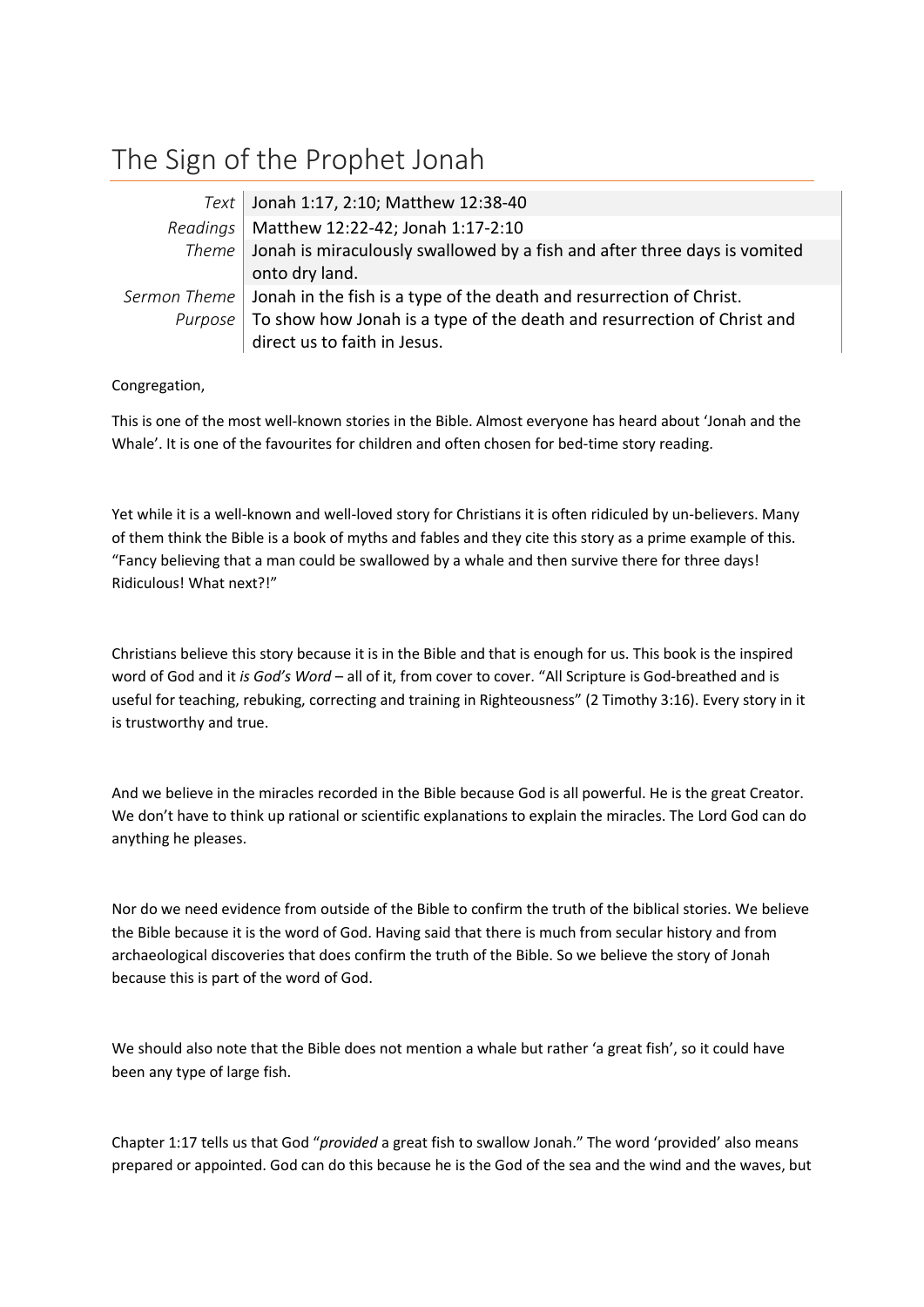he is also the God of the *creatures* of the sea. He controls and directs everything he made for his purpose. So he provided this great fish to be in that place and at that time – right when and where Jonah was thrown overboard. This was the miracle of this event.

Not only that, but God preserved him for three days in the belly of the fish. This was another miracle.

And a further part of this miracle was that while Jonah was there the fish was swimming its way through the Mediterranean Sea to the place where God wanted Jonah deposited. The fish arrived and the Lord commanded it "and it vomited Jonah onto dry land" (2:10). Sometimes we say to someone; "Come on, cough it up!" This is what happened to Jonah. One commentator says that the fish "obediently and doubtless gladly spews up this indigestible object and swims off…" (L. Allen). After his 'submarine' journey through the sea Jonah finds himself coughed up on a Mediterranean beach somewhere.

But we need to be sure that we see the real point of this story. Campbell Morgan observed that "men have been looking so hard at the great fish that they have failed to see the great God." We don't want to fall into that trap. The 'hero' of this story is not Jonah, the disobedient but repentant prophet, nor the great fish, but rather the Lord who rescued his prophet. We need to focus on this Great God and what he was doing.

We understand what God was doing when we look at this incident from the perspective of the New Testament. We don't always get a New Testament commentary on the Old Testament, but we do with this event. Jesus explained to the Jews that Jonah pointed forward to him. Jesus himself gives us a commentary, an explanation of the significance of this story.

Jonah was a 'type', a pattern, of what Jesus would do. He was a 'sign' pointing forward to Jesus. What happened to the runaway prophet was a picture of what would happen to the Great Prophet. This event in Jonah's life foreshadowed the death and the resurrection of the Lord Jesus.

To see this we need to go to **Matthew 12:38-40**. Please turn to that passage and let's read that…

Earlier in this chapter (verse 22) Matthew had described how Jesus healed a demon-possessed man who was blind and mute. In response the Pharisees claimed that Jesus drove out demons by the prince of demons, i.e. by Beelzebub, or Satan.

Jesus countered that by showing them that their claim was illogical – that would be like a kingdom divided against itself. Rather, he was driving out demons by the Spirit of God (verse 28).

The Pharisees and teachers of the law then said to him; "Teacher, we want to see a sign from you" (verse 38). Jesus had just performed a miracle for them to see, but they didn't want just another miracle; they wanted a definite sign that would remove the uncertainties in their minds and the ambiguities they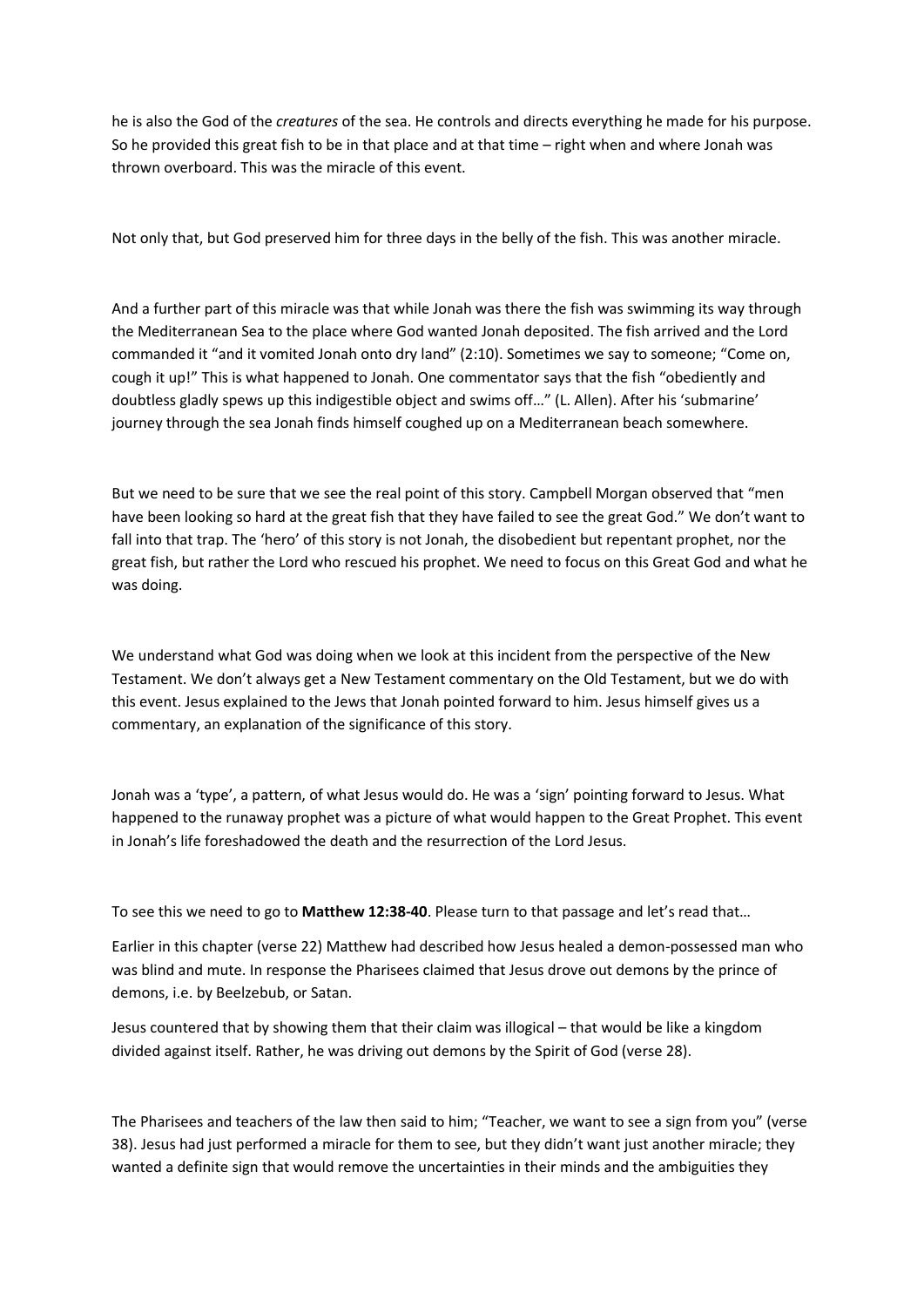supposedly saw in his other miracles. They had seen these other miracles and somehow they had managed to explain them away.

For Jesus this was a temptation to remove the limitations of his humanity and give them a full display of his divine nature; to show them his glory; to let them have the full dose.

This was like the temptation that came from Satan in the wilderness when he urged Jesus to turn stones into bread. It was a temptation to use his divine power in a way that went beyond the mission and the task God had given him.

Jesus refused to give in to these temptations. He refused to satisfy their desire. He was not going to give them a sign like this.

But the Jews were not the only ones who wanted to see definite signs.

In the Middle Ages people were very superstitious and they were attracted by stories of miraculous events, of supernatural healings, of visions. They wanted to be able to see something happen.

People today are the same.

Some want to see God work directly in the world, bringing an end to war and suffering and famine. "Why does God stand by in the face of such evil? If there is a God, why doesn't he act? Why doesn't he show his hand? Use his power?"

Even some Christians want to see evidence of his power in signs and wonders so that people will be convinced of the truth about Jesus. They call this "Power Evangelism".

But Jesus warned us against looking for signs. In verse 39 we read: "A wicked and adulterous generation asks for a sign." Jesus takes the attitude of the Pharisees as representative of the whole nation of Israel. They did not really want to believe in him. In fact, the religious leaders had already decided to kill him (Matthew 12:14). Even if Jesus had produced a 'convincing' sign they would still have refused to believe. Their eyes were blind to the light of the gospel and their hearts were hardened against its truth. The teaching and the miracles of Jesus were proof enough of the truth about him, but still they weren't convinced. They did not believe.

In the parable about the rich man and Lazarus, Jesus explains that this will be a pattern all through history (Luke 16:19-31). The rich man was in hell and he wanted Abraham to send Lazarus down to earth to warn his brothers "so that they will not also come to this place of torment."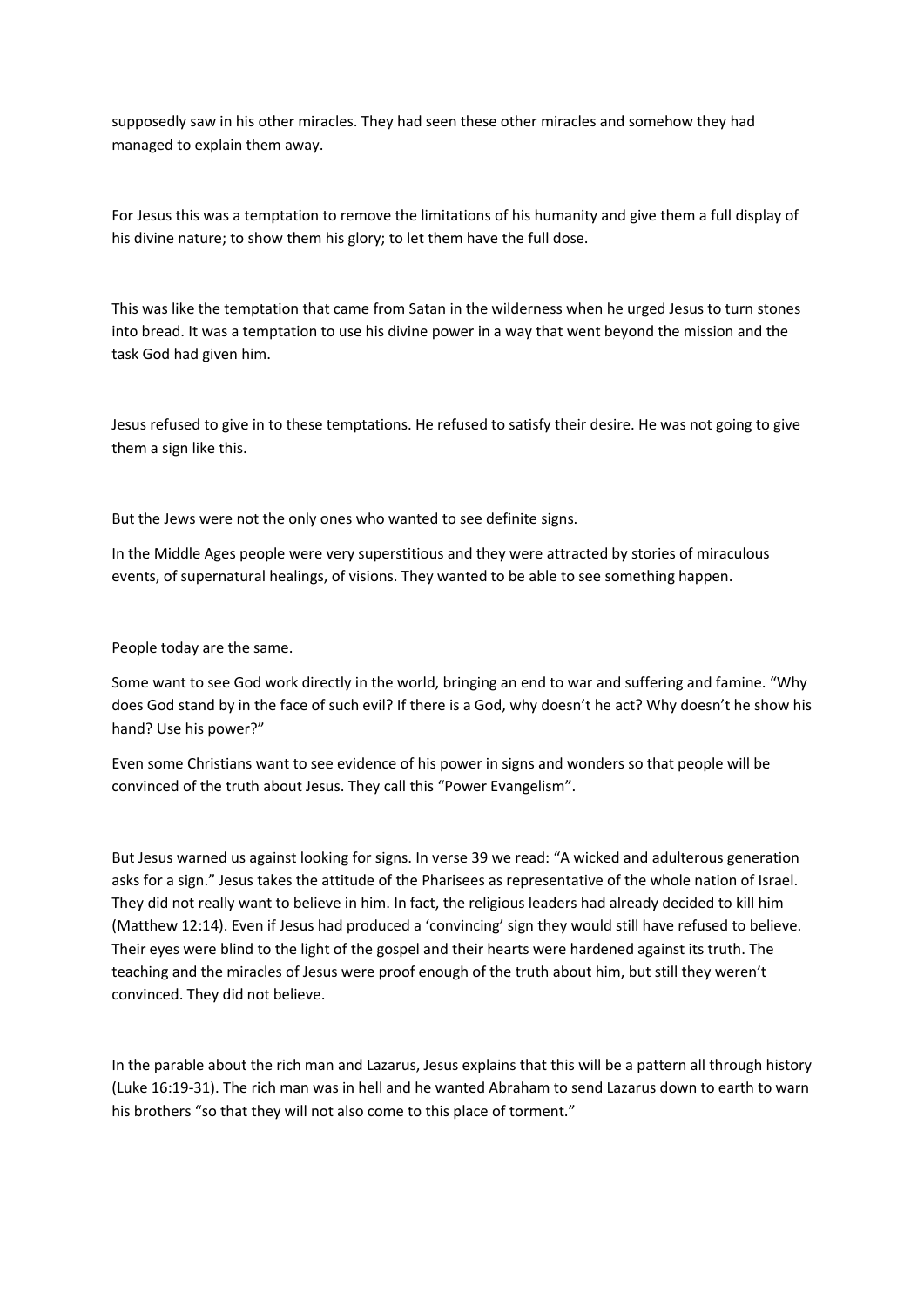Abraham replied: "'They have Moses and the prophets; let them listen to them.' 'No, father Abraham,' he said, 'but if someone from the dead goes to them, they will repent.' He said to him, 'If they do not listen to Moses and the Prophets, they will not be convinced even if someone rises from the dead' (Luke 16:29- 31).

Many today think like the rich man. If only I saw this or that, then I would believe. Jesus says; "You have the Bible – that is enough. Believe it."

However, Jesus did say he would give them one sign: "The sign of the prophet Jonah. For as Jonah was three days and three nights in the belly of a huge fish, so the Son of Man will be three days and three nights in the heart of the earth" (Matthew 12:39-40).

Let's pause he a moment to explain **the three days**. In Jewish reckoning three days includes a full day and a part of each day either side of that. So it referred to a period of time reaching backwards and forwards beyond 24 hours. The body of Jesus was laid in the tomb on Friday afternoon and he arose again on Sunday morning. So he was there part of Friday, all Saturday (the Jewish Sabbath), and he rose on the Sunday; in Jewish reckoning, 3 days.

**Jonah was in the belly of the fish** for three days. He was there because of his sin. This was the consequence of his wrongdoing. He had run away from God and now the Lord caught up with him. "The wages of sin is death", writes the Apostle Paul (Romans 6:23) and it was as though Jonah had died. He was still alive but it was like being in a tomb. This was his humiliation.

This was a picture of the **humiliation and death** of the Lord Jesus. The Apostle Pauls wrote; "He humbled himself and became obedient to death, even death on a cross" (Philippians 2:8). "The wages of sin is death", and Jesus took those wages for those he loved. He was perfect but he took our sin on himself and he died in our place, bearing the punishment of the sin of all who believe.

Just as Jonah was willing to be thrown over the side and to put his life into God's hands, so too Jesus placed his life into the hands of his Father. "Not my will, but your will be done." "Into your hands I commit my spirit."

After three days of being entombed in the belly of the fish **Jonah was spat out onto dry land.** He was delivered from death. It was as though he came back to life. It was a miracle of resurrection!

He was **a sign pointing to Jesus**. After three days in the heart of the earth Jesus was raised from the dead. This was a great miracle. The Father, the Son and the Holy Spirit were all instrumental in raising Jesus, the Son of God, from the dead. He was raised with his glorious resurrection body, the first-fruits of those who have fallen asleep in him. He ascended to heaven as the guarantee that we will one day join him there.

His resurrection from the dead was the proof of his victory over evil; it demonstrated that the price of sin had been paid for; it guaranteed the triumph of Jesus over Satan.